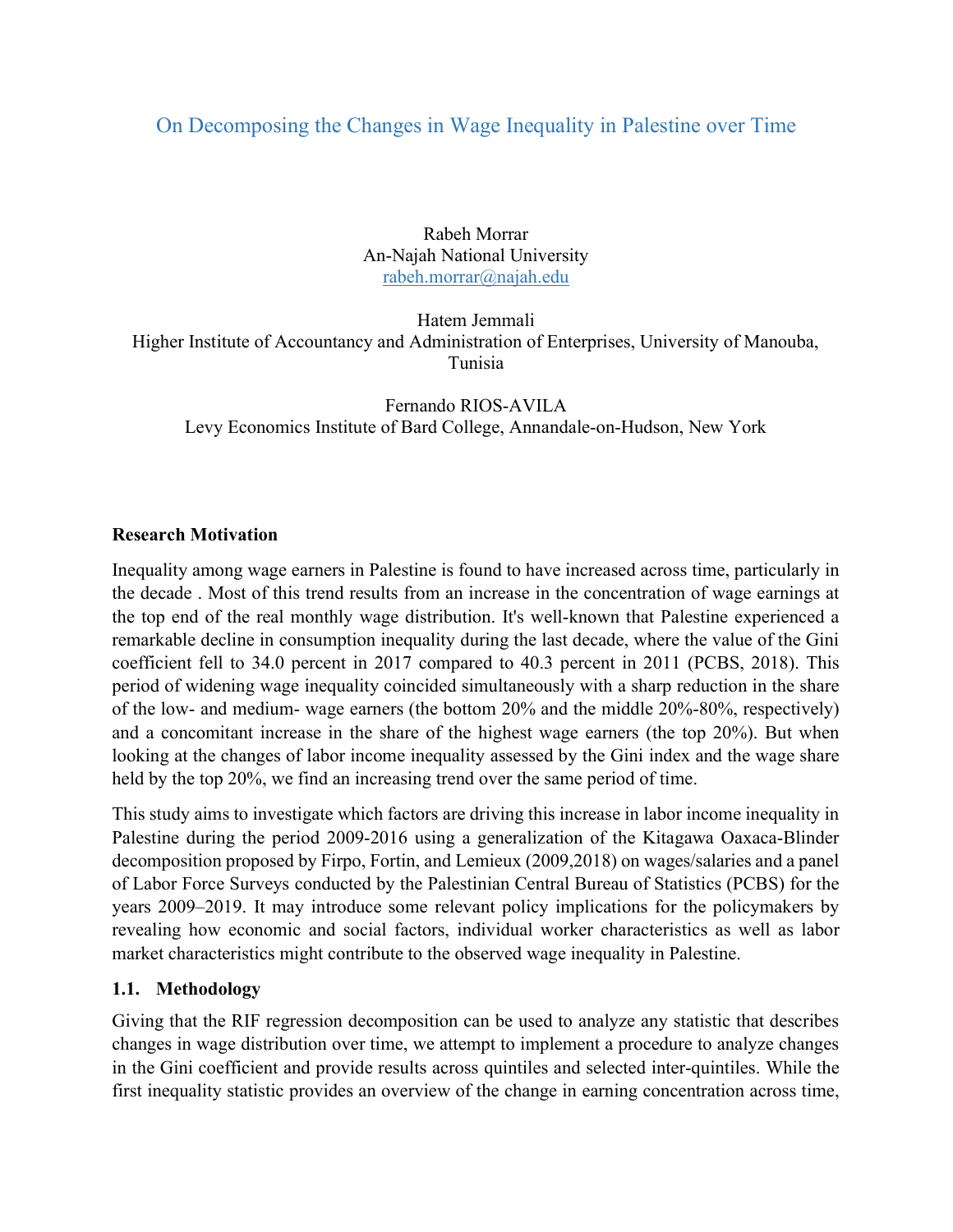the inter-quintiles provide a better and more detailed picture of changes in inequality along the wage distribution.

Using Labor Force Surveys data from 2009 to 2019, we aim further to analyze observed trends in wage levels and distribution among salary workers in Palestine. In this regard, a generalization of the Oaxaca-Blinder decomposition approach (Blinder 1973; Oaxaca 1973), proposed by Firpo, Fortin, and Lemieux (2018) will be used to analyze how changes in socio-economic and demographic factors across time may explain the changes observed in wage distribution over the considered period. Such method, which allows us to extend the decomposition analysis to statistics other than the mean, has two main steps, following Canavire-Bacarreza and Rios-Avila, (2017): The first one involves building an appropriate counterfactual distribution with which the wage distribution can be compared across the considered years<sup>1</sup>, abstracting from changes in individual and market characteristics. The second one is using the constructed counterfactual wage distributions in order to obtain a decomposition of the inequality changes of any statistic of interest (q)into portions explained by measured differences in individual and work features (called the "composition effect") and by differences in the coefficients or "returns" on observables(called the "wage structure effect") as shown below.

More specifically, consider the case with two periods,  $t = 0, 1$ , a linear approximation for the conditional expectation of the RIF is constructed as follows, using all data for a given period:

$$
E(RIF(w_i, F_t; q)|X, t) = X'\gamma_t
$$

Where  $F_t$  denotes the unconditional distribution of wages  $w_i$  at time t. The set of parameters can then be estimated as:

$$
\hat{\gamma}_t = \left(\sum_{i \in t} X_i' X_i\right)^{-1} \sum_{i \in t} X_i' \widehat{RIF}(w_i, F_t; q) \text{ for } t = 0, 1
$$

For the estimation of the counterfactual, we have

$$
E(RIF(w_i, F_c; q)|X, c) = X'\gamma_c
$$

Where the counterfactual unconditional distribution  $F_c$  can be approximated using a reweighted approach such that the counterfactual coefficients  $\gamma_c$  can be defined as:

$$
\widehat{F}_c \sim \int f_0(w_i|X_i) \widehat{\omega}_c(X_i) f_0(x) dx
$$

$$
\widehat{\gamma}_c = \left(\sum \widehat{\omega}_c(X_i) \times X'_i X_i\right)^{-1} \sum \widehat{\omega}_c(X_i) X'_i \widehat{RIF}(w_i, F_c; q)
$$

Where  $\widehat{F}_c$  is approximation for the counterfactual distribution,  $f_t(w_i|X_i)$ , is the conditional distribution of wages in periodt, and  $f_t(x)$  is the distribution of characteristics in period t.  $\widehat{\omega}_c(X_i)$ is the is the inverse probability weight estimated in the first step for the identification of